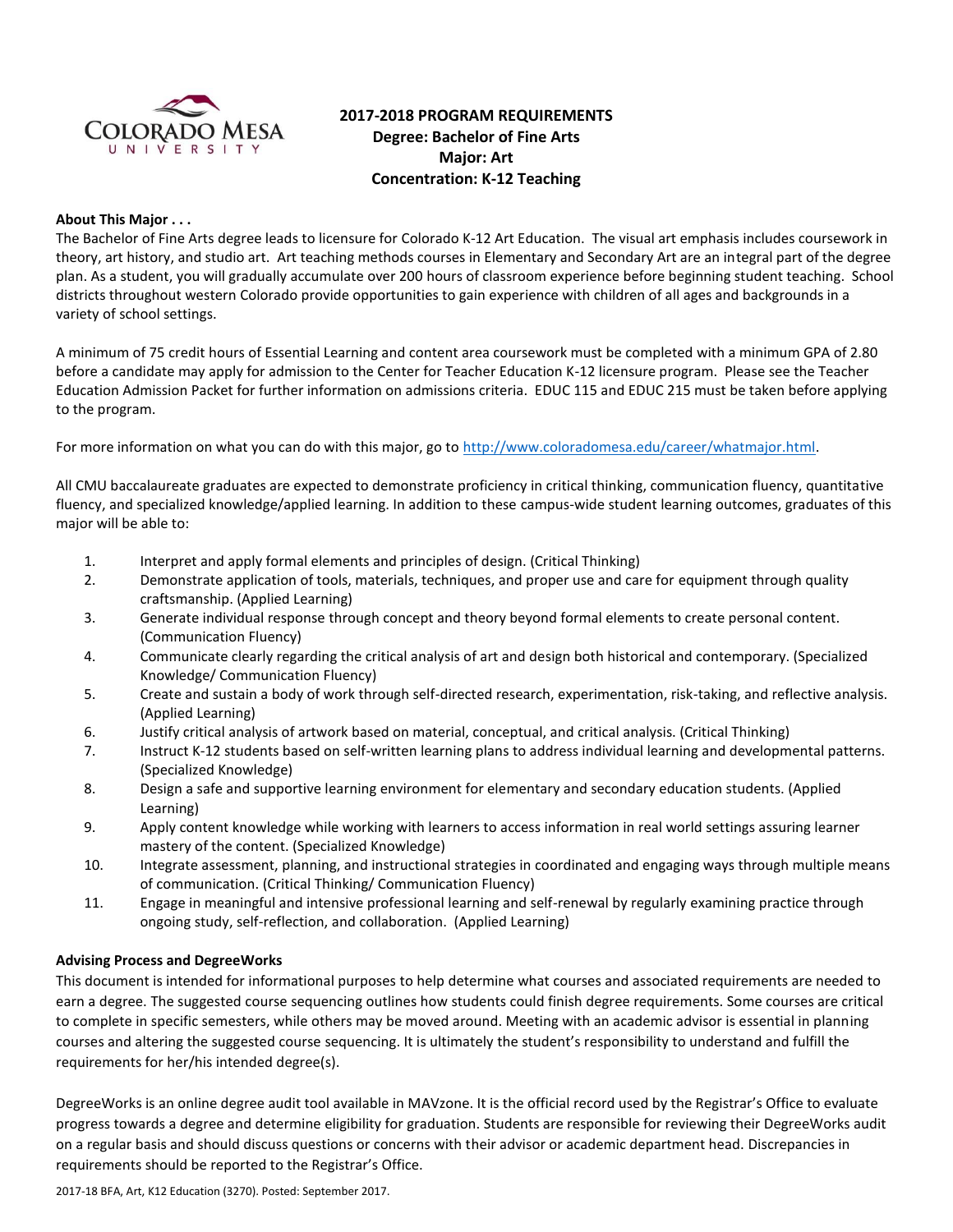# **Graduation Process**

Students must complete the following in the first two months of the semester prior to completing their degree requirements:

- Review their DegreeWorks audit and create a plan that outlines how unmet requirements will be met in the final semester.
- Meet with their advisor and modify their plan as needed. The advisor must approve the final plan.
- Submit the "Intent to Graduate" form to the Registrar's Office to officially declare the intended graduation date and commencement ceremony plans.
- Register for all needed courses and complete all requirements for each degree sought.

Submission deadlines and commencement details can be found at [http://www.coloradomesa.edu/registrar/graduation.html.](http://www.coloradomesa.edu/registrar/graduation.html) If a student's petition for graduation is denied, it will be her/his responsibility to consult the Registrar's Office regarding next steps.

### **INSTITUTIONAL DEGREE REQUIREMENTS**

The following institutional degree requirements apply to all CMU baccalaureate degrees. Specific programs may have different requirements that must be met in addition to institutional requirements.

- 120 semester hours minimum.
- Students must complete a minimum of 30 of the last 60 hours of credit at CMU, with at least 15 semester hours in major discipline courses numbered 300 or higher.
- 40 upper-division credits (an alternative credit limit applies to the Bachelor of Applied Science degree).
- 2.00 cumulative GPA or higher in all CMU coursework.
- A course may only be used to fulfill one requirement for each degree/certificate.
- No more than six semester hours of independent study courses can be used toward the degree.
- Non-traditional credit, such as advanced placement, credit by examination, credit for prior learning, cooperative education and internships, cannot exceed 30 semester credit hours for a baccalaureate degree; A maximum of 15 of the 30 credits may be for cooperative education, internships, and practica.
- Pre-collegiate courses (usually numbered below 100) cannot be used for graduation.
- Capstone exit assessment/projects (e.g., Major Field Achievement Test) requirements are identified under Program-Specific Degree Requirements.
- The Catalog Year determines which program sheet and degree requirements a student must fulfill in order to graduate. Visit with your advisor or academic department to determine which catalog year and program requirements you should follow.
- See "Requirements for Undergraduate Degrees and Certificates" in the catalog for a complete list of graduation requirements.

#### **PROGRAM-SPECIFIC DEGREE REQUIREMENTS**

- 2.8 cumulative GPA or higher in all CMU coursework.
- A "B" or higher in coursework toward the foundation and major content areas.
- K-12 Art licensure candidates are expected to show proficiencies in State of Colorado Performance-Based and Art Model Content Standards. Formal evaluation of that knowledge is shown through a professional proficiency portfolio, developed throughout licensure coursework and reviewed by both Art Education and Teacher Education faculty at the end of the student teaching internship.
- Candidates are expected to earn a minimum grade of "B" in all licensure classes (EDUC prefix courses), which must be taken in sequence prescribed by the Center for Teacher Education. The licensure sequence is begun during the junior year (usually fall semester), and requires four semesters for completion.
- Professional dispositions for teaching are measured throughout the licensure sequence and include qualities such as ethical and responsible behaviors, personal presentation, ability to work in collegial capacities, ability to manage time, paperwork and resources, and an aptitude for elevating the academic standing of the Art Education field.
- Completion of admission to the K-12 Art Licensure program includes:
	- All requirements and prerequisite courses are met for the Center for Teacher Education's application for admission (usually completed during the sophomore year).
	- A meeting with Art Education faculty to discuss professional goals and establish a timeline for completion of requirements.
	- **Must pass all studio and art history courses with a grade of "B" or higher.**
	- Completion of ARTE 101, 102, 118, 119, ARTS 110, 151, 152, 241 and 274 within the first 60 hours.
	- A professional disposition form completed in ARTD 410 and ARTD 412.
- Additional fees are required through the licensure program and range from \$200-\$300, covering basic proficiency tests, fingerprinting, and content exam, in addition to the cost of textbooks and art materials.
- Students are required to participate in exit examinations or other programs deemed necessary to comply with the college accountability requirement.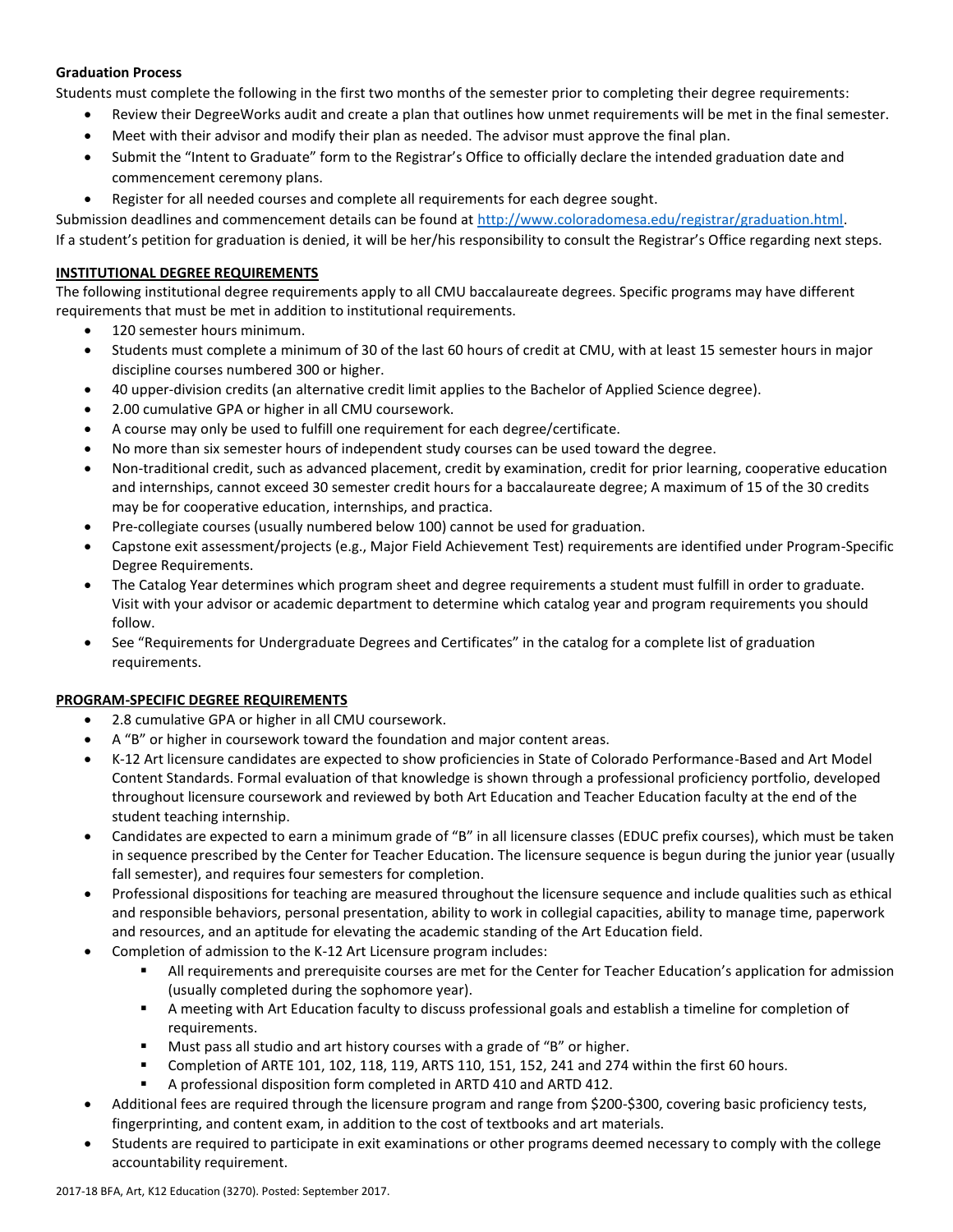### **ESSENTIAL LEARNING REQUIREMENTS** (31 semester hours)

See the current catalog for a list of courses that fulfill the requirements below. If a course is an Essential Learning option and a requirement for your major, you must use it to fulfill the major requirement and make a different selection for the Essential Learning requirement.

**English** (6 semester hours, must receive a grade of "B" or better and must be completed by the time the student has 60 semester hours.)

- ENGL 111 English Composition (3)
- $\Box$  ENGL 112 English Composition (3)

**Mathematics** (3 semester hours, must receive a grade of "C" or better, must be completed by the time the student has 60 semester hours.)

MATH 110 - College Mathematics (3) or higher

**Humanities** (3 semester hours)

 $\square$  Select one Humanities course (3)

### **Social and Behavioral Sciences** (6 semester hours)

- $\Box$  PSYC 233 Human Growth and Development (3) (must receive a grade of "B" or better)
- $\Box$  Select one Social and Behavioral Sciences course (3)

### **Natural Sciences** (7 semester hours, one course must include a lab)

- $\Box$  Select one Natural Sciences course (3)
- $\Box$  Select one Natural Sciences course with a lab (4)

### **History** (3 semester hours)

 $\Box$  Select one History course (3)

**Fine Arts** (3 semester hours)

 $\Box$  FINE 101 - The Living Arts (3)

# **OTHER LOWER-DIVISION REQUIREMENTS**

**Wellness Requirement** (2 semester hours)

- $\Box$  KINE 100 Health and Wellness (1)
- $\Box$  Select one Activity course (1)

# **Essential Learning Capstone** (4 semester hours)

Essential Learning Capstone must be taken after completion of the Essential Learning English and Mathematics requirements, and when a student has earned between 45 and 75 hours.

- ESSL 290 Maverick Milestone (3)
- $\square$  ESSL 200 Essential Speech (1)

**FOUNDATION COURSES** (18 semester hours, must pass all courses with a grade of "B" or higher. All foundation courses, along with ARTS 241, ARTS 242, and ARTS 274 must be completed within the first 60 hours.)

- ARTE 101 Two-Dimensional Design (3)
- ARTE 102 Three-Dimensional Design (3)
- $\Box$  ARTE 118 History of Art, Prehistory to Renaissance (3)
- ARTE 119 History of Art, Renaissance to Present (3)
- $\Box$  ARTS 151 Foundation Drawing I (3)
- ARTS 152 Foundation Drawing II (3)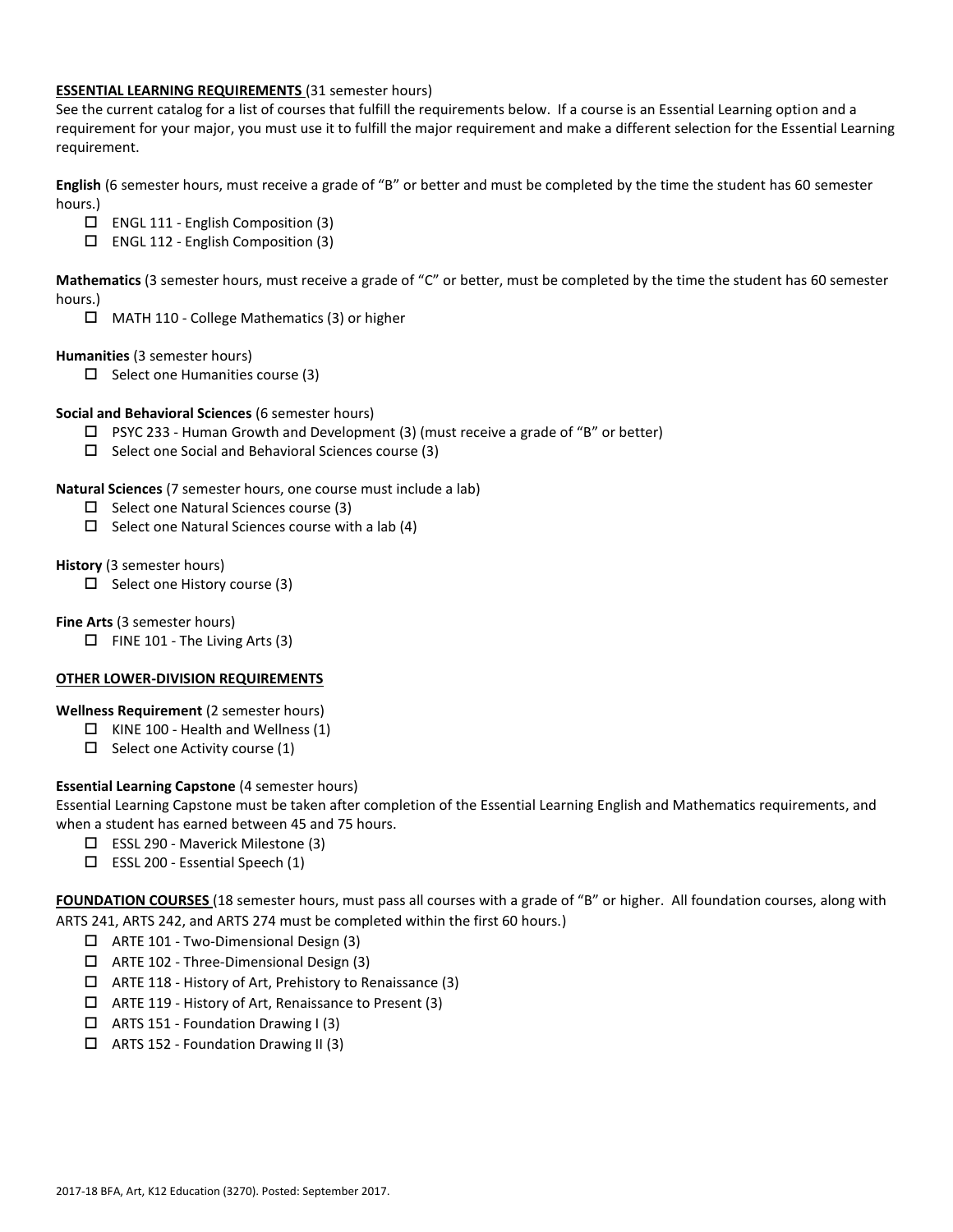#### **BFA: ART, K-12 EDUCATION REQUIREMENTS** (30 semester hours, must pass all courses with a grade of "B" or higher.)

#### **Art Specialization** (24 semester hours)

- $\Box$  ARTS 110 Digital Photography (3)
- ARTS 241 Beginning Hand Building (3)
- $\Box$  ARTS 242 Beginning Wheel Throwing (3)
- $\Box$  ARTT 270 Sculpture I (3)
- $\Box$  ARTS 274 Printmaking: Intaglio and Relief (3)
- ARTS 291 Painting I: Intro to Painting (3)
- ARTH 315 Nineteenth-Century Art (3)
- ARTH 316 Twentieth-Century Art to 1950 (3)

**Art Certification Specialty** (6 semester hours of 300-Level ARTS or ARTT courses)

| ٠         |
|-----------|
|           |
| _________ |

**GENERAL ELECTIVES** (All college level courses appearing on your final transcript, not listed above that will bring your total semester hours to 120 hours. 3 semester hours)

| ___________ |
|-------------|
| ________    |

# **K-12 LICENSURE REQUIREMENTS** (32 semester hours)

Program Requirements: ENGL 111, ENGL 112, PSYC 233, EDUC 115 and 215 (all with a grade of "B" or better) and formal acceptance to the Teacher Education Program

- $\square$  EDUC 115 What It Means to be an Educator (1) (8 field experience hours)
- $\square$  EDUC 215 Teaching as a Profession (1) (12 field experience hours)
- $\Box$  EDUC 342 Pedagogy and Assessment: Secondary and K-12 (3) (20 field experience hours)
- $\square$  EDUC 343 Teaching to Diversity (3) (20 field experience hours)
- $\Box$  ARTD 410 Elementary Art Education Methods (3)
- ARTD 410L Field/Studio Experience in Elementary Art Education Methods (1) (40 field experience hours)
- ARTD 412 Secondary Art Education Methods (4) (40 field experience hours)
- $\Box$  EDUC 442 Integrating Literacy across the Curriculum: Secondary and K-12 Art (3) (60 field experience hours)
- EDUC 475 Classroom Management for K-12 Educators (1)
- EDUC 499D Teaching Internship and Colloquia: Elementary for K-12 (6) (300 field experience hours)
- $\Box$  EDUC 499H Teaching Internship and Colloquia: Secondary for K-12 (6) (300 field experience hours)

All EDUC prefix courses listed above must be completed with a grade of B or better to progress through the program sequence. Students must take the PRAXIS II exam in the content area prior to commencing the internship. Also, ALL other coursework toward the degree must be successfully completed prior to the internship.